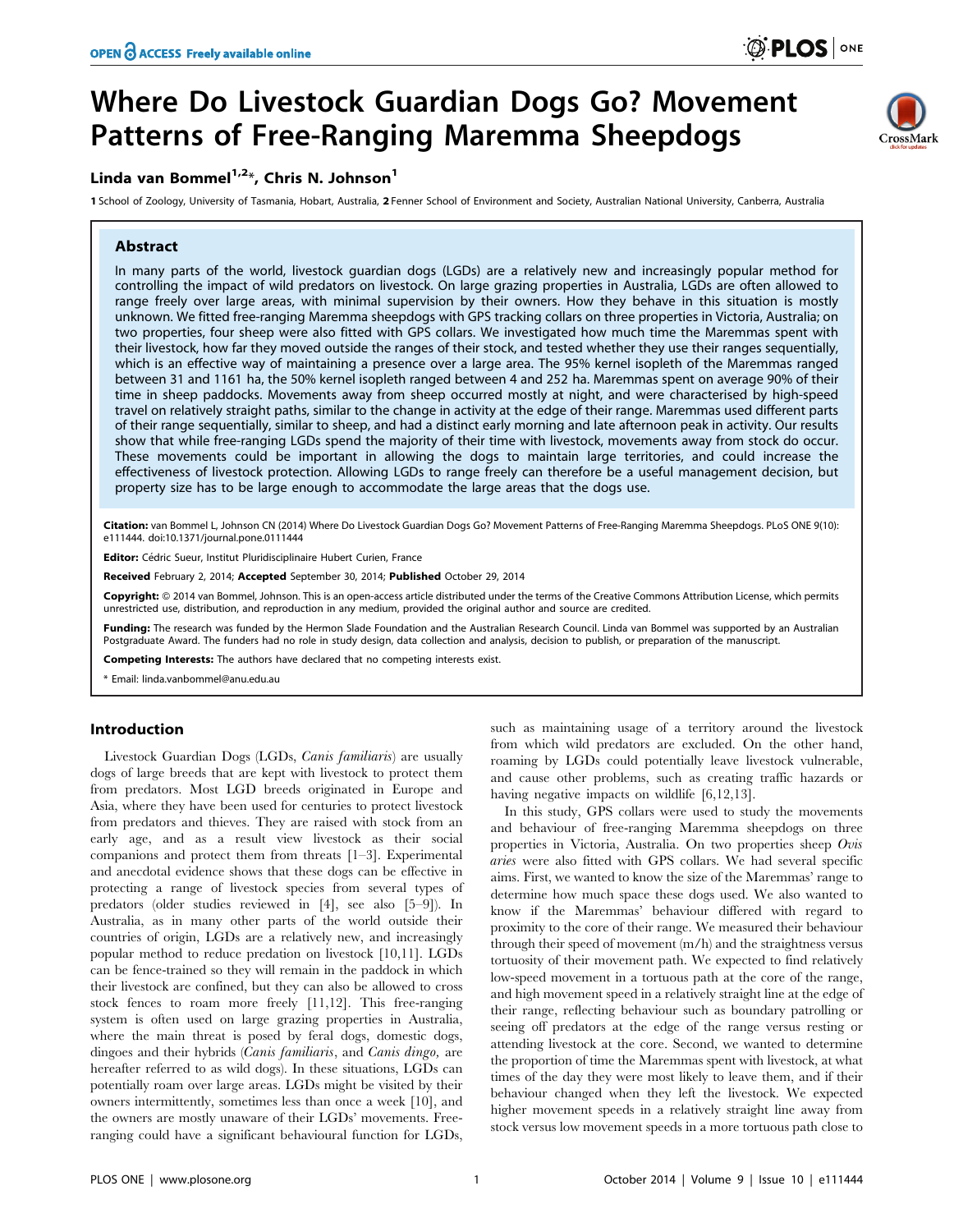stock, similar to the change in behaviour at the edge of the range versus the core. Third, we tested if Maremmas used their range sequentially. Sequential use of a territory indicates that a different part of the range is patrolled each day, and can provide an effective way for an animal to establish a presence over a large area. We also determined their 24-hour activity pattern in order to compare this to the activity patterns of the stock and predators.

#### Materials and Methods

#### Ethics statement

All research was carried out in compliance with the Australian Code for the Care and Use of Animals for Scientific Purposes,  $7<sup>th</sup>$ edition. Ethics approval was obtained from the Animal Ethics Committee of the University of Tasmania (approval number: A0012323).

#### Study sites

We studied Maremma sheepdogs on three properties in Victoria, Australia. Gillingal Station was situated in eastern Victoria, and Riversdale and Heatherlie were situated in northeast Victoria, approximately 15 km apart. Details of these properties and management of Maremmas and livestock on each are shown in Table 1A and Fig. 1. On all three properties large tracts of native vegetation remained in addition to the pasture used for livestock grazing. Maremmas were free-ranging, and could easily cross stock fences. On Riversdale, the Maremmas could obtain adlib dry dog food from a self-feeder in a central location; on Gillingal Station and Heatherlie, the owners visited their dogs daily to feed them.

On all three properties, the main predators of livestock were wild dogs, but smaller predators were also present, including red foxes (Vulpes vulpes) and wedge-tailed eagles (Aquila audax). Predators had caused large losses of livestock on all three properties before introduction of the Maremmas; after the Maremmas started working, losses greatly decreased (Table 1A). In addition to using Maremmas for predator control, trapping, shooting and baiting of wild dogs still occurred in the vicinity of all properties, and Heatherlie was partly enclosed by an electrified wild-dog exclusion fence.

#### Data collection

Movements of Maremmas were recorded using Quantum 4000 Enhanced GPS tracking collars (Telemetry Solutions, Concord, USA), which were set to take a location every 30 min, 24 hours a day. This schedule was chosen as the best trade-off between the objective to collect detailed movement data, and the estimated battery life of the collars. The majority of the GPS data was collected in autumn/winter (1 Mar –1 Sept), as the main predators in the area (wild dogs and foxes) have their breeding season in autumn, followed by birth of their young in winter. During this time predators make more incursions into livestock areas, and predation rates are higher than in spring/summer ([14], A.Bowran and M.Fraser pers. comm.). Tracking data were collected during spring/summer only on Riversdale in 2012 and Heatherlie in 2012 (Table 1A). In summer, mean temperatures range between  $16.2^{\circ}$ C at night and  $30^{\circ}$ C during the day, with a mean monthly rainfall of 46 mm. In winter, mean temperatures range between  $4.9^{\circ}$ C at night and 13.3 $^{\circ}$ C during the day, with a mean monthly rainfall of 73.6 mm.

On Gilingal Station and Riversdale, all the Maremmas were collared in each tracking period (Table 1A). On these two properties, all resident Maremmas functioned as one social group. On Heatherlie, five out of seven Maremmas (two females and three males) were collared in 2011; at that time these dogs formed three distinct social units using sections the property 1–3 km apart. In 2012 one Maremma had died of old age, and all six remaining Maremmas (two females and four males) were collared. Four of these dogs (one female and three males) formed one social group that was predominantly responsible for protecting all livestock over the whole property. One female was old and mostly solitary, and one male suffered extreme social exclusion by the other individuals which severely restricted his movements. This last male was excluded from the analysis. The animals that formed part of a social unit were often found together, but social units also regularly split into sub-groups or individuals for varying lengths of time. All Maremmas were desexed, except for the male on Gillingal Station. This male had been kept sexually intact by his owner for breeding purposes, however, at the time of the research he was no longer used for breeding. Due to his old age his owner did not neuter him, since all other dogs on the property were desexed. On each of Riversdale and Heatherlie, four sheep were fitted with G2C 181 GPS tracking collars (Sirtrack, Hawkes Bay, New Zealand, Table 1A), also programmed to take a location every 30 min, 24 h a day. Maremmas were tracked for an average of  $115\pm11$  days (range: 9–174 days) before the collar failed or the battery ran out. On Riversdale the sheep were tracked for 114 days, on Heatherlie for 135 days, at which point the collars were removed because the dog tracking had ceased. The tracking data collected in this study are stored in the Movebank Data Repository [15].

### Spatial analysis

Only locations from the GPS collars with an HDOP (Horizontal Dilution of Precision) value of  $\leq 4$  were included in the analysis. This HDOP value was chosen based on a pilot study. In this study, all GPS collars were kept stationary on the lower branches of an apple tree for four days, taking hourly locations. Based on these data, the HDOP value was selected that offered the best balance between filtering out inaccurate locations and data retention. A mean of 1.5% of each dataset was rejected due to an HDOP value that was too high, and the mean HDOP for the remaining locations in each dataset was 1.3. Due to the large size of the datasets that were collected, the loss of a small percentage of accurate locations as a result of applying this filter was not considered a problem [16].

Kernel home ranges and movement analysis. Fixed kernel density distributions [17] were calculated for each dog and sheep for each tracking period to determine home range sizes. Autocorrelation does not affect the accuracy of kernel home range estimates as long as the time interval between successive locations remains relatively constant, and the number of locations is large [18]; accuracy often improves with a shorter time interval despite increased autocorrelation [18]. Therefore, we did not consider autocorrelation to be a problem for our analysis [18–20]. We used an ad hoc smoothing parameter designed to prevent under- or over-smoothing, which involved choosing the smallest increment of the reference bandwidth (Href) that results in a 95% home range polygon that was as contiguous as possible, that is, containing no, or the minimum number of, separate activity areas [21–23]. For each dog group, the amount of overlap between the ranges of individuals was calculated. First, this was done on a pair wise basis; for all possible combinations of dog pairs within one group the overlap of home range was determined for the 50% and 95% kernel isopleth range. For each individual, the mean overlap with any of its group mates was calculated. Second, the overlap of home ranges of all Maremmas in the group was determined. Overlap of home ranges could not be calculated for sheep, as the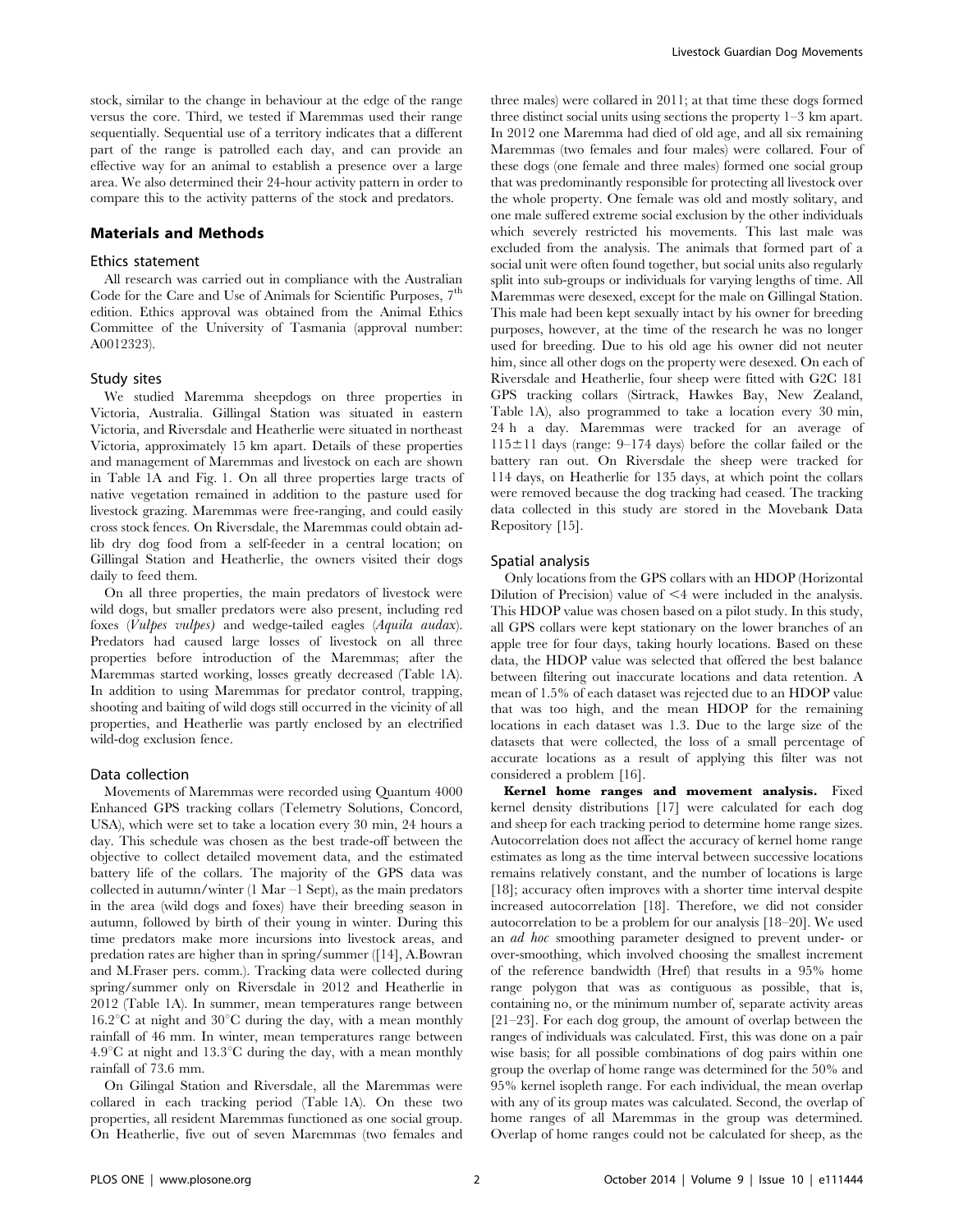

Figure 1. The three research properties used in this study. A. Gillingal Station, B. Riversdale, C. Heatherlie. Image 1 of each property shows the vegetation on the sites, and the areas where the sheep or goats were grazed. In addition, for Heatherlie, the position of the electrified wild-dog fence is indicated. Image 2 of each property shows a representative example of a Maremma home range, depicting the 50%, 50%–90% and 90%–100% kernel isopleth areas. In this figure, tracking data was used from a Maremma in 2010 on Riversdale and in 2011 on Heatherlie, to coincide with sheep home ranges depicted in image 3. Image 3 of Riversdale and Heatherlie shows a representative example of a sheep home range, depicting the 50%, 50%–90% and 90%–100% kernel isopleth areas. doi:10.1371/journal.pone.0111444.g001

sample size of collared individuals in one paddock was too low in most cases.

To investigate whether behaviour changed depending on location within the home range, kernel isopleths (i.e. probability contours) were calculated for each 10% increase in kernel density. Mean movement speed (m/hour) was calculated for each individual within each isopleth. In addition, path tortuosity was used to investigate how convoluted or straight the movement path was, depending on the location in the home range. For each dataset, the total movement path was divided into separate paths in each of three areas in the home range: within the 50% isopleth, between the 50% and 90% isopleths and outside of the 90% isopleth (figure 1). A path started when the animal crossed into an isopleth area, and ended when it crossed into the next area. Tortuosity was calculated as  $L/R^2$ , where L is the path length, and R is the net displacement (the distance in a straight line between start point and end point). We choose  $\mathbb{R}^2$  as opposed to R, as  $\mathbb{R}^2$ commonly increases linearly with path length [24]. Tortuosity may be scale-dependent [24], so we measured tortuosity for path segments in four lengths: 0.1, 0.25, 0.5 and 1 km. For each scale of analysis, we partitioned each separate path into sequential segments of length (L). This led to a large number of path segments, and therefore tortuosity measurements, within each isopleth area for each individual at each scale of analysis. In order to get a representative measurement of tortuosity for each isopleth area at each scale of analysis for each individual, the median of the tortuosity values of all path segments in the corresponding dataset was calculated. The mean could not be used due to the presence of a small number of outliers with extremely high values for tortuosity in most datasets.

Association with livestock. The presence of a Maremma in a paddock containing livestock does not necessarily indicate that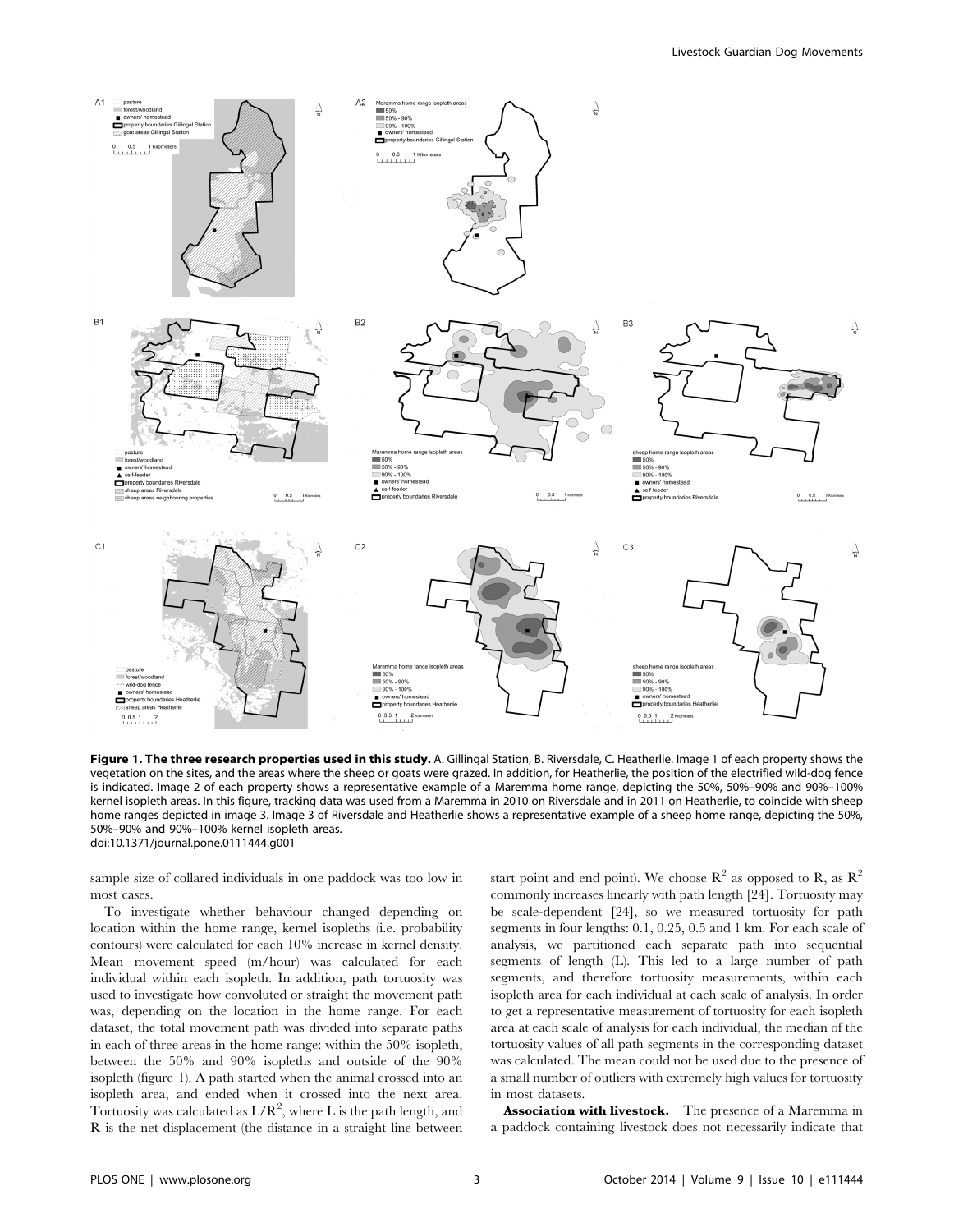| Table 1. Details of the three research properties.                         |                                                              |                                                                                                          |                                                         |                                                  |                                                                                                                     |
|----------------------------------------------------------------------------|--------------------------------------------------------------|----------------------------------------------------------------------------------------------------------|---------------------------------------------------------|--------------------------------------------------|---------------------------------------------------------------------------------------------------------------------|
|                                                                            |                                                              |                                                                                                          |                                                         |                                                  |                                                                                                                     |
| Property                                                                   | Gillingal Station                                            | Riversdale                                                                                               |                                                         | Heatherlie                                       |                                                                                                                     |
| 1A. Management, Losses and Tracking periods                                |                                                              |                                                                                                          |                                                         |                                                  |                                                                                                                     |
| Property management                                                        |                                                              |                                                                                                          |                                                         |                                                  |                                                                                                                     |
| Location                                                                   | Eastern Victoria                                             | North-eastern Victoria                                                                                   |                                                         | North-eastern Victoria                           |                                                                                                                     |
| Topography                                                                 | 50 m a.s.l.<br>Hilly, elevation 250-4!                       | Hilly, elevation 200-800 m a.s.l.                                                                        |                                                         | Hilly, elevation 200-900 m a.s.l.                |                                                                                                                     |
| Surroundings                                                               | State forest on all sides                                    |                                                                                                          | Grazing properties, pine plantations, native vegetation |                                                  | Grazing properties, pine plantations, native vegetation                                                             |
| Size (ha)                                                                  | 800                                                          | 1,214                                                                                                    |                                                         | 2,428                                            |                                                                                                                     |
| Livestock                                                                  | 3,000 Boer and wild-caught<br>feral goats; cattle            | 1,500 Merino sheep; cattle                                                                               |                                                         | 6,000 - 8,000 Merino and crossbred sheep; cattle |                                                                                                                     |
| Number of<br>Maremmas                                                      | 3; 1M, 2F*                                                   | 4; 3M, 1F*                                                                                               |                                                         | 7 (2011); 3F, 4M*                                |                                                                                                                     |
|                                                                            |                                                              |                                                                                                          |                                                         | 6 (2012); 2F, 4M*                                |                                                                                                                     |
| Stock guarded by Maremmas                                                  | Boer goats                                                   | Merino sheep                                                                                             |                                                         | Merino and crossbred sheep                       |                                                                                                                     |
| Stock management                                                           | roamed<br>Gates left open; stock<br>the whole property       | 728 ha was used for sheep. 3-4 paddocks<br>in the area were used at one time,<br>depending on the season |                                                         |                                                  | Rotational grazing. Number of paddocks in use, and the size of<br>sheep flock in those paddocks changed frequently. |
| Losses to predators#                                                       |                                                              |                                                                                                          |                                                         |                                                  |                                                                                                                     |
| <b>Before Maremmas</b>                                                     | e night<br>Up to 34 adults in on                             | 100 adult sheep and 100% of lambs lost yearly                                                            |                                                         | 150-200 adult sheep and 40% of lams lost yearly  |                                                                                                                     |
| Purchase of Maremmas                                                       | 1999                                                         | 2006                                                                                                     |                                                         | 2009                                             |                                                                                                                     |
| With Maremmas                                                              | No adults lost, small percentage<br>of goat kids lost yearly | No adults lost, 70% lamb survival                                                                        |                                                         | No adults lost, 90% lamb survival                |                                                                                                                     |
| GPS tracking periods                                                       |                                                              |                                                                                                          |                                                         |                                                  |                                                                                                                     |
| Estimated age of Maremmas<br>for the majority of time<br>they were tracked | 8, 11, 12 yrs                                                | 4, 4, 5, 5 yrs                                                                                           |                                                         | 2, 3, 3, 4, 4, 10, 11 yrs                        |                                                                                                                     |
| Maremmas                                                                   | June - August 2009                                           | March - August 2010                                                                                      |                                                         | April - September 2011                           |                                                                                                                     |
|                                                                            |                                                              | April - September 2011                                                                                   |                                                         | June - December 2012                             |                                                                                                                     |
|                                                                            |                                                              | January - August 2012                                                                                    |                                                         |                                                  |                                                                                                                     |
| Sheep                                                                      |                                                              | March - August 2010                                                                                      |                                                         | May - September 2011                             |                                                                                                                     |
| 18. Kernel home range sizes                                                |                                                              |                                                                                                          |                                                         |                                                  |                                                                                                                     |
| Maremmas                                                                   |                                                              |                                                                                                          |                                                         |                                                  |                                                                                                                     |
| 95% isopleth (ha)                                                          | $31.0 + 3.9$                                                 | 2010                                                                                                     | $286.3 + 81.4$                                          | 2011                                             | $197.0 + 31.6$                                                                                                      |
|                                                                            |                                                              | 2011                                                                                                     | $211.5 \pm 66.1$                                        | 2012 summer                                      | $915.5 \pm 154.1$                                                                                                   |
|                                                                            |                                                              | 2012 summer                                                                                              | $148.0 + 55.4$                                          | 2012 winter                                      | $1160.9 \pm 163.4$                                                                                                  |
|                                                                            |                                                              | 2012 winter                                                                                              | $185.2 + 91.3$                                          |                                                  |                                                                                                                     |
| 50% isopleth (ha)                                                          | $4.1 \pm 0.4$                                                | 2010                                                                                                     | $20.4 + 4.3$                                            | 2011                                             | $55.2 + 9.2$                                                                                                        |
|                                                                            |                                                              | 2011                                                                                                     | $19.3 + 5.1$                                            | 2012 summer                                      | $173.2 \pm 45.9$                                                                                                    |
|                                                                            |                                                              | 2012 summer                                                                                              | $14.8 + 4.9$                                            | 2012 winter                                      | $252.1 + 40.6$                                                                                                      |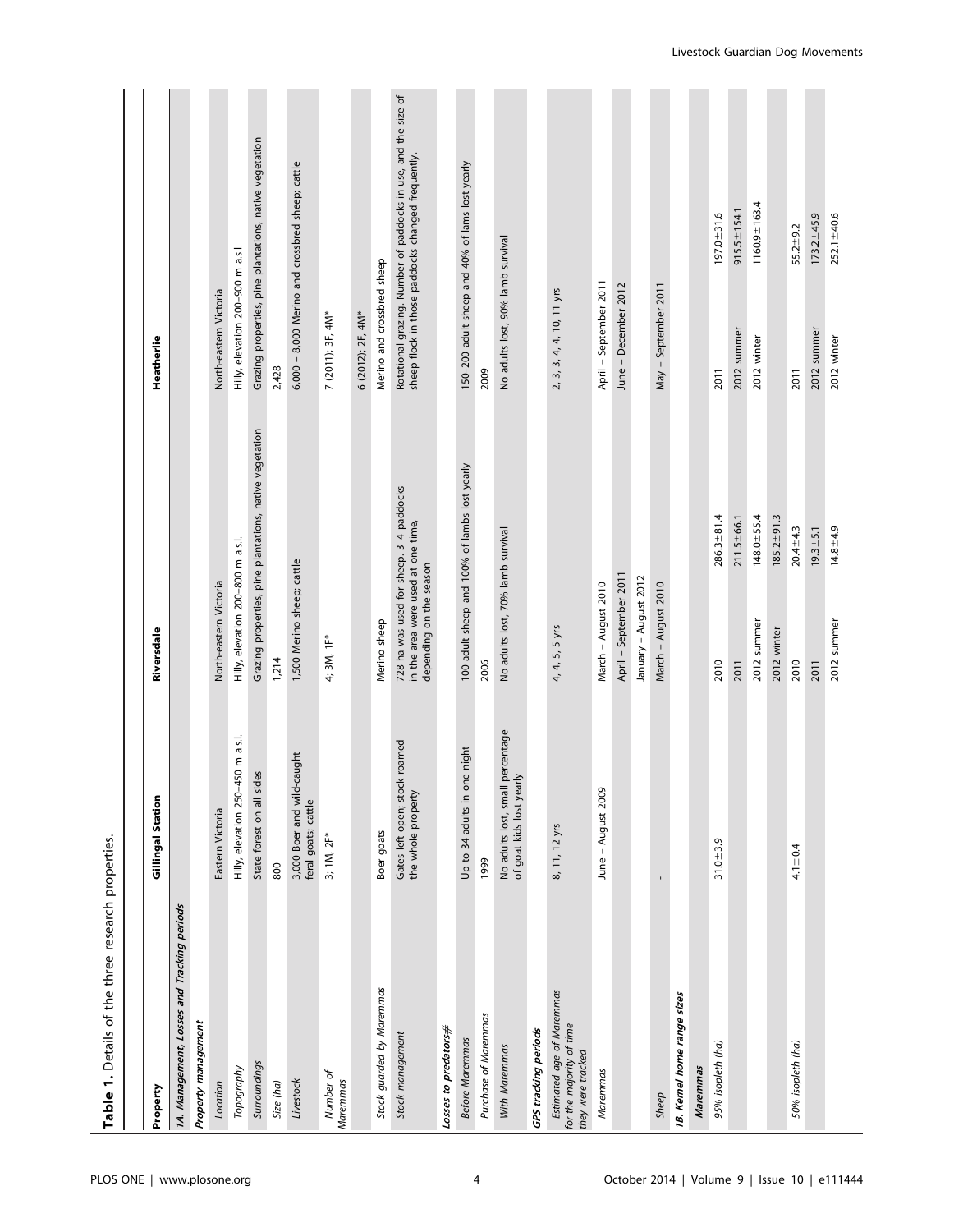| Table 1. Cont.                                                                                                                                 |                   |                                                           |              |              |
|------------------------------------------------------------------------------------------------------------------------------------------------|-------------------|-----------------------------------------------------------|--------------|--------------|
|                                                                                                                                                |                   |                                                           |              |              |
| Property                                                                                                                                       | Gillingal Station | Riversdale                                                |              | Heatherlie   |
|                                                                                                                                                |                   | 2012 winter                                               | $13.8 + 8.0$ |              |
| Sheep                                                                                                                                          |                   |                                                           |              |              |
| 95% isopleth (ha)                                                                                                                              |                   | $69.2 \pm 14.9$                                           |              | 94.4 ± 3.2   |
| 50% isopleth (ha)                                                                                                                              |                   | $10.8 + 3.1$                                              |              | $15.9 + 5.7$ |
| $#$ Information on losses of livestock before and after obtaining LGDs has<br>doi:10.1371/journal.pone.0111444.t001<br>* M - male, F - female. |                   | been sourced from records kept by the farmers themselves. |              |              |

Livestock Guardian Dog Movements

the dog is closely associating with the livestock at that time. However, it does indicate that the Maremma is within a certain distance of its stock, and, in addition, that the dog is choosing to utilise the same area as the livestock. Therefore, the percentage of locations of the Maremmas that fell within sheep or goat paddocks was used as a measure to determine the association between the dogs and livestock.

To test for differences in behaviour with and without livestock, mean movement speed (m/hour), and path tortuosity were calculated for each of the two categories for each Maremma. Tortuosity was calculated as for the kernel isopleth areas, with, in this case, the total movement path of each dataset divided into separate paths in two areas; in sheep paddocks and outside sheep paddocks. A path started and ended when the animal crossed from one area into the other. If a Maremma spent more than 2 hours in close proximity to the owners' homestead, that part of the movement path was excluded from the analysis, as the motivation for those particular movements was presumably unrelated to animal-guarding activities. The separate movement paths were analysed at the four length scales described above for the isopleth areas, and median tortuosity values of the segments were calculated at each scale of analysis for each area (in or out of sheep paddocks) for each individual. Maremmas that were located in livestock paddocks 100% of the time were excluded from this analysis.

To determine which time of the day Maremmas were most likely to leave their livestock, for each category (with and without livestock), the percentage of the total number of locations within that category was calculated per hour in a 24 hour period. Then for each hour, the percentage with livestock was subtracted from the percentage without livestock.

Sequential use of territory. Minimum convex polygons (MCPs) were calculated for the area used each day (from midnight to midnight) per individual per tracking period, following the method of Demma and Mech [25]. MCPs were considered the best method for this analysis, as the objective was to determine the extent of the daily area of use, without regard to the density distribution of the locations. The main MCP biases were minimised by using only locations with an HDOP of  $\leq 4.0$ , using an adequate number of GPS locations for the calculation of each MCP (48 locations per 24 hour period), and the lack of significant geographic barriers to movement [26]. The wild dog exclusion fence on Heatherlie did not influence the calculations, as no GPS locations ever occurred outside of fence, and lines from the MCPs never crossed the fence.

The average percentage of overlap of the MCP of consecutive days was determined per individual. Sequential use was defined as a daily overlap of  $\leq 50\%$ . To test for recurring patterns of re-use of specific areas of the home range, we determined the percentage of overlap during periods of 20 consecutive days for all datasets. To do this, we first determined the percentage of overlap between the first day in the series and each of the 19 consecutive days. We then took the second day as the initial day and repeated the process with the next 19 consecutive days, etc. Data were averaged across day number per individual.

24-hour activity pattern. The mean movement speed per hour was calculated for each individual Maremma and sheep, and compared across the 24 hour daily cycle.

All spatial analyses were done using ArcGis 10 [27] and custom written code in R [28].

### Statistical analysis

Averages are given  $\pm$  SE. Repeated measures ANOVA was used to test for statistical differences in variables for categories of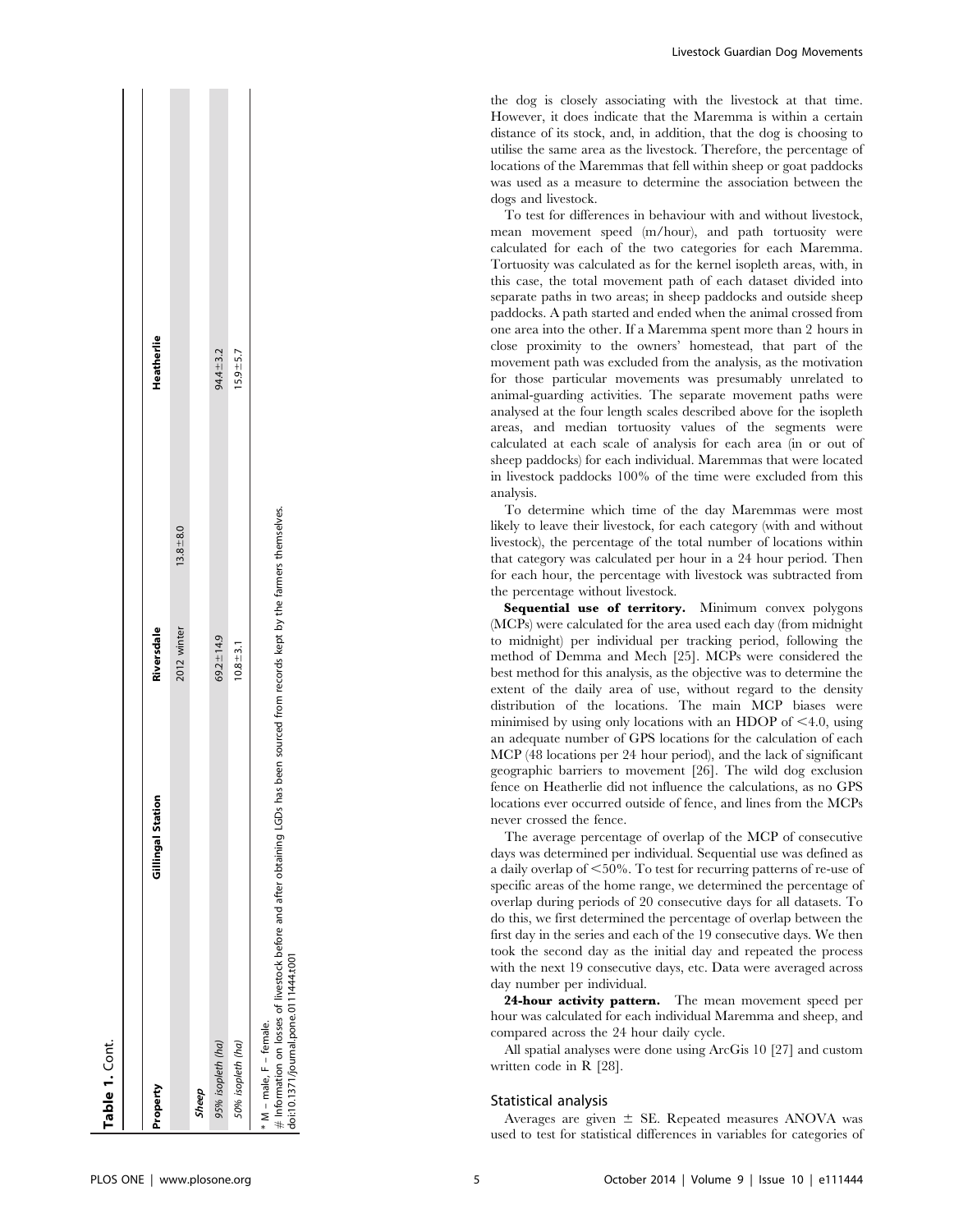

Figure 2. Relationship between age of the Maremma and size of the kernel isopleth home range (14 Maremmas in total). A. 50% kernel isopleth core area, and B. 95% kernel isopleth range. Each point represents the mean size of the range of an individual dog. doi:10.1371/journal.pone.0111444.g002 **Figure 3. Mean speed of movement.** (A) Relative to location in the

analysis within each species, for the effect of age of the dog, differences between the different properties, and to test for differences between species. To test for differences between species, data was only used from the time period in which both species were collared simultaneously. The main part of the analysis focuses on data from autumn/winter only. On Riversdale and Heatherlie in 2012, variables were calculated for each individual dog for summer and winter separately, and tested for significant differences using repeated measures ANOVA. All tests used were two sided with a 95% confidence level. All statistical analysis were done using R Statistical Software [28].

### Results

#### Home ranges

Kernel home range sizes at the 95% and 50% isopleths are shown in Table 1B. Home range sizes of Maremmas varied significantly with dog age  $(F_{1, 10} = 5.57, P < 0.05)$ ; older dogs had smaller ranges (Fig. 2). As a result, the Maremmas on Gillingal Station had the smallest ranges, followed by Riversdale and then Heatherlie (Fig. 1, Table 1B), but after accounting for age, the difference between the properties was not significant ( $F_{2,10}$  = 2.81,  $P = 0.10$ ). For sheep, no significant size differences were found between the home ranges on Riversdale and Heatherlie  $(F_{1,6} = 2.86, P = 0.14)$ . On Gillingal Station the Maremmas' home ranges covered approximately a quarter of the property, focussing on the area that was mainly used by the purebred Boer goats (personal observation). The 50% core of the Maremmas' ranges centred on the areas where these goats camped at night. During all tracking periods on Riversdale, and the 2012 tracking period on Heatherlie, the Maremmas' entire home range (100% kernel



kernel isopleths of Maremmas on the three properties (14 Maremmas in total). Movement speed increased significantly towards the edge of the home range (F<sub>9, 117</sub> = 46.2, P<0.01), the difference between the three properties is not significant. (B) Relative to location in the kernel isopleth of Maremmas compared to sheep when they were collared at the same time (9 Maremmas and 8 sheep). Maremmas had higher speed of movement than sheep, and a greater increase in movement speed towards the edge of their home range ( $F_{1, 10} = 6.07$ , P<0.05). doi:10.1371/journal.pone.0111444.g003

isopleth) encompassed all the sheep-grazing paddocks, except for one paddock on Heatherlie, and extended up to two kilometres beyond them. On Riversdale, this range included sheep paddocks of neighbouring properties. The 50% core of the dog's range centred on the self-feeder on Riversdale, and encompassed parts of the main paddocks that contained sheep during the tracking period. On Heatherlie, the 50% core of the home range centred on the main parts of the main sheep grazing paddocks. In 2011 on Heatherlie, the home ranges were smaller than in 2012, due to the separation of the three dog groups in 2011. Entire home ranges (100% kernel isopleth) still encompassed all sheep paddocks on the side of the property on which the dogs were working, and extended up to one km beyond them. The 50% core of the dogs' ranges centred on the area used by the sheep to camp at night. On both Riversdale and Heatherlie, Maremmas reduced visits to paddocks when sheep were removed, and increased visits once they were present again. Maremma home ranges were significantly larger than those of the sheep they were guarding  $(F_1)$ ,  $_{14}$  = 9.17, P<0.01) (Table 1B). Summer and winter ranges on Riversdale and Heatherlie in 2012 were not significantly different from each other  $(F_{1, 17} = 1.40, P = 0.25)$ .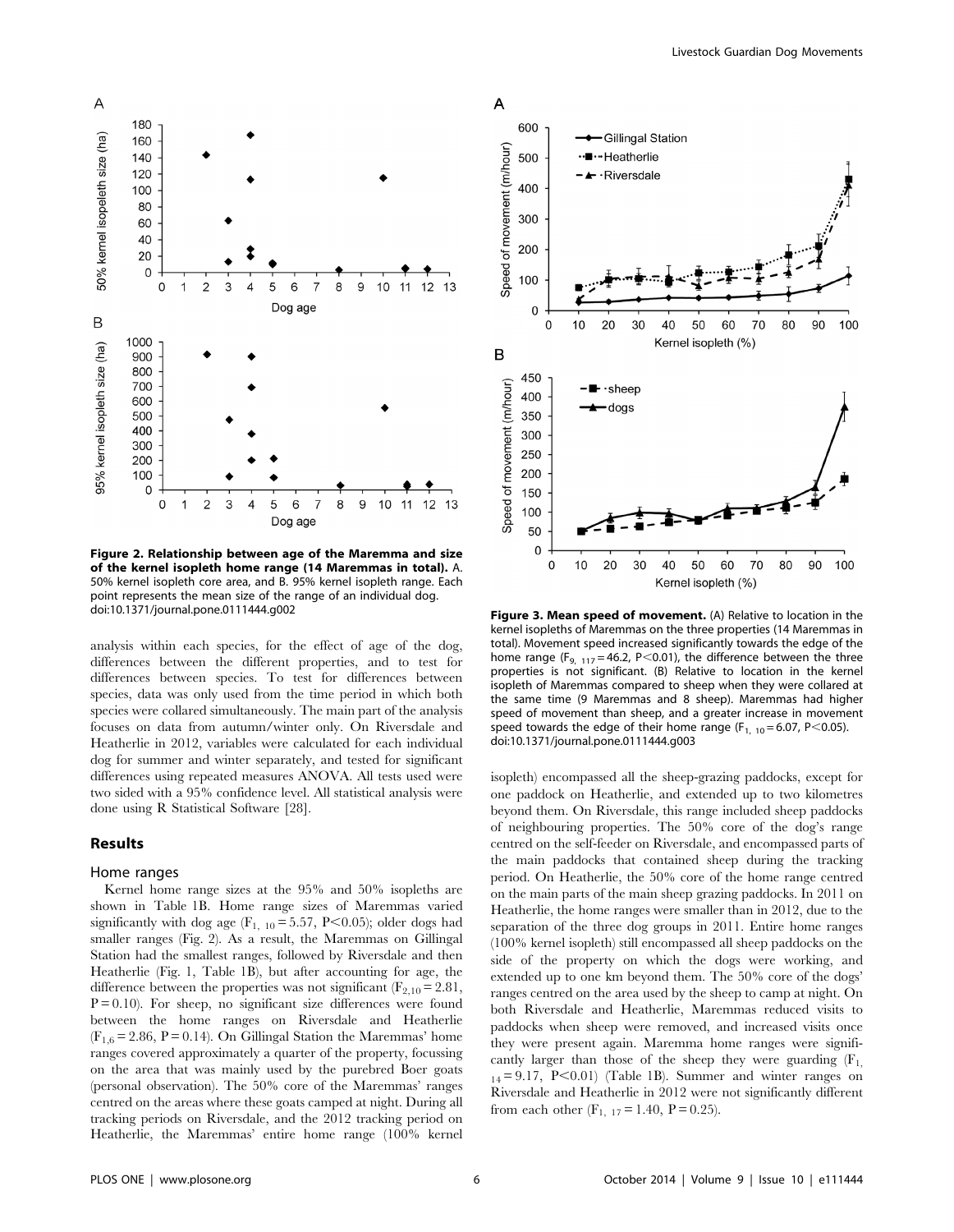The overlap of home ranges of any two Maremmas belonging to the same social group was  $76.2\% \pm 3.7\%$  for the 50% isopleth range, and  $61.9\% \pm 3.4\%$  for the 95% isopleth range (F<sub>1, 13</sub> = 8.07, P<0.05). Overlap of ranges of all Maremmas within one social group was  $38.4\% \pm 6.8\%$  for the 50% isopleth range, and 54.8% $\pm$ 6.6% for the 95% isopleth range (F<sub>1, 13</sub> = 9.92, P<0.01). The amount of overlap between pair wise home range comparisons was not significantly influenced by dog age  $(F_{1, 11} = 1.30,$  $P = 0.30$ , however, with increasing dog age the amount of overlap between ranges of all Maremmas within a social group increased  $(F_{1, 11} = 7.15, P < 0.05)$ . Property did not significantly influence overlap of either pair wise home range comparisons  $(F_{1, 11} = 0.52)$ , P = 0.49), or of the whole group  $(F_{1, 11} = 0.03, P = 0.85)$ . There were no significant differences in amount of overlap of pair wise home ranges between summer and winter on Riversdale and



Figure 4. Mean median tortuosity values. A. Maremmas on the three properties within each kernel isopleth area for all scales of analysis (14 Maremmas in total). Tortuosity values decreased significantly towards the edge of the home range at all scales of analysis (0.1 km:  $F_{2, 26}$  = 4.67, P < 0.05, 0.25 km:  $F_{2, 26}$  = 16.58, P < 0.01, 0.5 km:  $F_{2, 26}$  $_{26}$  = 16.17, P $<$ 0.01, 1 km: F<sub>2, 18</sub> = 16.44, P $<$ 0.01). B. Maremmas compared to sheep when they were collared at the same time for the 1km scale of analysis (9 Maremmas and 8 sheep). The other scales of analysis showed a similar trend, the differences between sheep and Maremmas were not significant. Median values of tortuosity for individual dogs within each kernel isopleth area were only included in the overall calculation if the overall number of line segments used to calculate that median was equal to or greater than 10. doi:10.1371/journal.pone.0111444.g004

Heatherlie 2012 (F<sub>1, 15</sub> = 2.87, P = 0.11), although there was a trend for the overlap of ranges of the whole group to be larger in winter  $(F_{1, 15} = 3.43, P = 0.08)$ .

# Activity relative to home range location

Movement speed increased significantly with increasing distance from the centre of the home range for both Maremmas  $(F<sub>9</sub>)$  $_{117} = 46.2$ , P<0.01), and sheep (F<sub>9, 63</sub> = 19.16, P<0.01). For Maremmas, overall movement speed decreased significantly with increasing age of the dog  $(F_{1, 10} = 9.43, P < 0.05)$ . This led to Maremmas on Gillingal Station having the lowest movement speed, followed by Riversdale and Heatherlie (Fig. 3), however, after accounting for the effect of age these differences between properties were not significant ( $F_{2,10} = 1.53$ ,  $P = 0.26$ ). No differences in movement speed for sheep were found between Riversdale and Heatherlie ( $F_{1,6}$  = 3.82, P = 0.1). Maremmas had higher speed of movement than sheep, and a greater increase in movement speed towards the edge of their home range  $(F_1)$ ,  $_{10}$  = 6.07, P<0.05) (Fig. 3). Maremmas' movement speed was on average  $24.4\pm5.0$  m/h higher in winter than in summer in all isopleth areas on both properties  $(F_1, 79) = 14.77$ , P $< 0.01$ ).

For Maremmas, tortuosity values decreased significantly towards the edge of the home range at all scales of analysis  $(0.1 \text{ km}; \text{F}_2, 26 = 4.67, \text{ P} < 0.05, 0.25 \text{ km}; \text{ F}_2, 26 = 16.58, \text{ P} < 0.01,$ 0.5 km:  $F_{2, 26} = 16.17, P < 0.01, 1$  km:  $F_{2, 18} = 16.44, P < 0.01$ (Fig. 4). Tortuosity values in the 90%–100% and the 50%–90% kernel isopleth areas were lower than in the 50% kernel isopleth area, corresponding to straighter movement paths. In most cases the tortuosity value in the 90%–100% kernel isopleth area was also lower than in the 50%–90% area. For sheep this decrease was also found, but was significant only at three scales of analysis (0.1 km:  $F_{2, 14} = 2.82, P = 0.09, 0.25$  km:  $F_{2, 14} = 4.37, P < 0.05, 0.5$  km:  $F_{2, 14} = 5.48, P < 0.05, 1 \text{ km: } F_{2, 12} = 8.42, P < 0.01$ ). Tortuosity values increased significantly with age for Maremmas at three scales of analysis (0.1 km:  $F_{1, 10} = 30.02$ , P<0.01, 0.25 km:  $F_{1,10} = 33.09$ , P<0.01, 0.5 km:  $F_{1, 10} = 37.20$ , P<0.01). At the 1 km scale of analysis there was no effect of age  $(F_1, 7=1.92,$  $P = 0.21$ , but 4 of the older dogs ( $>8$  years) could not be included in this analysis as their movement paths within each isopleth area were never long enough to calculate a tortuosity value. After accounting for the effect of age, there were significant differences



Figure 5. Median tortuosity values of movement paths of Maremmas inside and outside of livestock areas at four different scales of analysis (10 Maremmas in total). Inside livestock areas tortuosity values were significantly higher for all four scales of analysis (0.1 km:  $F_{1, 9} = 11.25$ , P $<$ 0.01; 0.25 km:  $F_{1, 9} = 14.08$ , P $<$ 0.01; 0.5 km:  $F_{1, 9} = 40.71, P < 0.01$  and 1 km:  $F_{1, 9} = 31.96, P < 0.01$ . Median values of tortuosity for individual dogs within each livestock area were only included in the overall calculation if the number of line segments that was used to calculate that median was equal to or greater than 10.

doi:10.1371/journal.pone.0111444.g005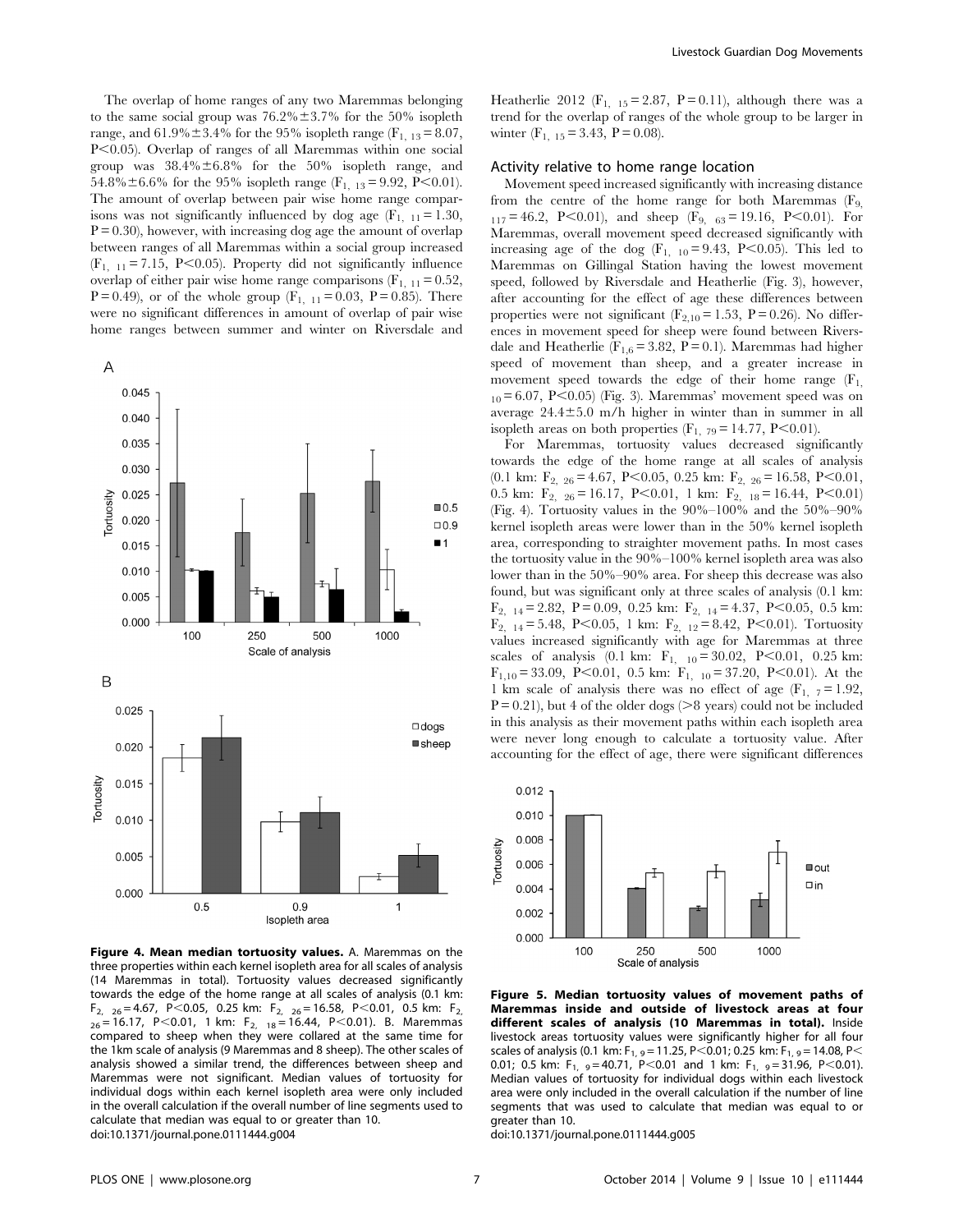

Figure 6. The time of the day at which Maremmas are more likely to leave their livestock (10 Maremmas in total). When the graph is positive, it indicates the times of the day that Maremmas are more likely to leave stock, when the graph is negative, it indicates the times of the day that Maremmas are less likely to leave stock. This number is calculated as follows: the percentage of the total number of locations for each category (with and without livestock) that fell within that hour of the day was calculated for each dog. Then for each hour, the percentage with livestock was subtracted from the percentage without livestock. doi:10.1371/journal.pone.0111444.g006

between properties in tortuosity values (0.1 km:  $F_{2, 10} = 22.82$ , P $<$ 0.01, 0.25 km: F<sub>2, 10</sub> = 8.40, P $<$ 0.01, 0.5 km: F<sub>2, 10</sub> = 5.21, P $<$ 0.05, 1 km:  $F_{2, 7} = 1.92$ ,  $P = 0.21$ ); the Maremmas on Gillingal Station had the highest values followed by Riversdale and then Heatherlie. There were no significant differences between Riversdale and Heatherlie in tortuosity values for sheep (0.1 km:  $F_{1,6} = 0.49, P = 0.51, 0.25$  km:  $F_{1,6} = 0.23, P = 0.65, 0.5$  km:  $F_{1,6} = 0.31$ ,  $P = 0.60$ , 1 km:  $F_{1,6} = 0.41$ ,  $P = 0.55$ ). Tortuosity for sheep was higher than for Maremmas in all kernel isopleth areas at all scales of analyses (Fig. 4), but these differences were not significant (0.1 km:  $F_{1, 14} = 2.18$ , P = 0.16, 0.25 km:  $F_{1, 14} = 1.26$ ,  $P = 0.28$ , 0.5 km:  $F_{1, 14} = 0.15$ ,  $P = 0.70$ , 1 km:  $F_{1, 11} = 3.05$ ,  $P = 0.11$ ). No significant differences were found in tortuosity values for Maremmas between summer and winter on Riversdale and Heatherlie in 2012 (0.1 km:  $F_{1, 23} = 0.45$ ,  $P = 0.45$ , 0.25 km:  $F_{1, 23} = 0.12$ ,  $P = 0.74$ , 0.5 km:  $F_{1, 20} = 0.58$ ,  $P = 0.46$ , 1 km:  $F_{1, 20} = 0.11$ ,  $P = 0.75$ ).

#### Association with livestock

Maremmas spent significantly more time in than outside of livestock paddocks ( $F_{1,13}$  = 288.2, P<0.01), spending an average of  $91.3\% \pm 2.4\%$  of their time in livestock areas. Dog age did not significantly influence the time spent with livestock  $(F_{1,10} = 0.01,$  $P = 0.92$ ). On Gillingal station they spent 100% of their time in livestock areas, on Riversdale this was  $85.6\% \pm 4.8\%$  and on Heatherlie this was  $90.9\% \pm 2.5\%$ ; these differences were not significant ( $F_{2,10} = 1.02$ ,  $P = 0.40$ ). There were no significant difference in the proportion of time spent with sheep between summer and winter for Riversdale and Heatherlie in 2012  $(F_{1,17}= 0, P = 1).$ 

Outside sheep paddocks, Maremmas travelled faster than inside sheep areas:  $300.1 \text{ m/hour} \pm 42.2 \text{ m/hour}$  vs. 192.5 m/hour  $\pm 18.7$  m/hour (F<sub>1, 9</sub> = 13.57, P<0.01). There was a trend for overall movement speed to decrease with Maremma age  $(F_1)$ ,  $_6$  = 4.98, P = 0.06), and Maremmas on Heatherlie travelled faster than the Maremmas on Riversdale ( $F_{2,6}$  = 9.81, P<0.05). Speed of movement in sheep paddocks was not significantly different



Figure 7. The percentage of overlap in MCP's in consecutive 20-day periods for Maremmas compared to sheep, the difference between the two species is not significant (9 Maremmas and 8 sheep). Both species were collared during the same time period. First the overlap between the first day of the series and each of the 19 consecutive days was calculated, after which the process was repeated by using the second day as the initial day, and calculating the overlap between that day and each of 19 consecutive days.

doi:10.1371/journal.pone.0111444.g007

between summer and winter for Riversdale 2012 and Heatherlie 2012 ( $F_{1,6} = 0.50$ ,  $P = 0.50$ ). Speed of movement outside sheep paddocks was on average  $61.5 \pm 28.4$  m/h higher in winter than in summer (F<sub>1, 6</sub> = 9.27, P<0.05).

Outside sheep paddocks, path tortuosity values for Maremmas were lower than inside sheep paddocks, indicating that movement paths were straighter (Fig. 5). This difference was significant for all four scales of analysis (0.1 km:  $F_{1, 9} = 11.25, P < 0.01; 0.25$  km:  $F_{1, 9} = 14.08$ , P<0.01; 0.5 km:  $F_{1, 9} = 40.71$ , P<0.01 and 1 km:  $F_{1,9} = 31.96$ , P $< 0.01$ ). Tortuosity values were significantly higher with increasing age of the dog at two scales of analysis (0.1 km:  $F_{1, 7} = 12.31, P < 0.01; 0.25$  km:  $F_{1, 7} = 5.29, P = 0.05; 0.5$  km:  $F_{1, 7} = 2.11$ ,  $P = 0.19$ ; 1 km:  $F_{1, 7} = 3.02$ ,  $P = 0.13$ ). After accounting for dog age, tortuosity values in and out of sheep paddocks did not differ significantly between properties (0.1 km:  $F_{1, 7} = 0.01$ , P = 0.95; 0.25 km:  $F_{1, 7} = 0.21$ , P = 0.66; 0.5 km:  $F_{1, 7} = 0.01$ , P = 0.92; 1 km:  $F_{1, 7} = 0.09$ , P = 0.77), and were not significantly different between summer and winter for Riversdale 2012 and Heatherlie 2012 (0.1 km:  $F_{1, 15} = 0.79$ ,  $P = 0.39$ ; 0.25 km:  $F_{1, 13} = 0.35, P = 0.57; 0.5$  km:  $F_{1, 13} = 0.48, P = 0.50; 1$  km:  $F_{1, 13} = 0.38, P = 0.55$ .

Maremmas were more likely to leave livestock in the early hours of the day (Fig. 6). There was no significant difference in this pattern between dogs of different ages  $(F_{1, 7} = 1.30, P = 0.29)$ ,



Figure 8. Relationship between age of the Maremma and movement speed (m/h). Each point represents the mean movement speed of an individual dog (14 Maremmas in total). doi:10.1371/journal.pone.0111444.g008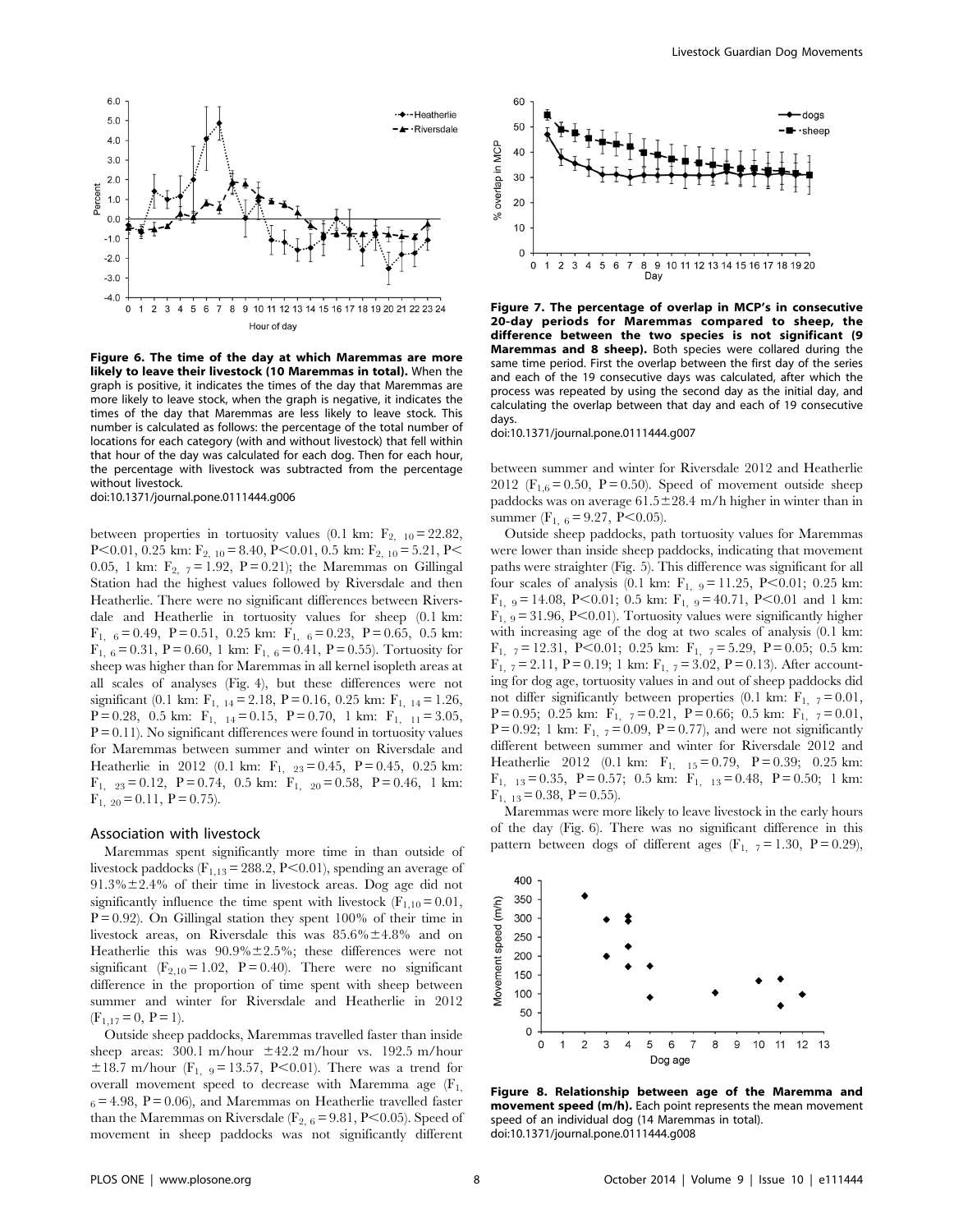between properties ( $F_1$ ,  $7 = 0.04$ ,  $P = 0.86$ ), nor between summer and winter for Riversdale and Heatherlie in 2012 ( $F_{1, 167} = 0$ ,  $P = 1$ ).

# Sequential use of territory

For Maremmas, the average daily percentage overlap of the MCP of two consecutive days was  $45.8\% \pm 2.4\%$ . The amount of overlap in MCPs of consecutive days increased with the age of the dog ( $F_{2, 10}$  = 23.40, P<0.01). After accounting for age of the dogs, there was a trend for the Maremmas on the different properties to have different MCP overlap values; on Gillingal Station daily overlap was  $57.0\% \pm 4.2\%$ , on Riversdale it was  $38.2\% \pm 1.3\%$ , and on Heatherlie it was  $46.0\% \pm 2.4\%$  (F<sub>2, 10</sub> = 3.67, P = 0.06). Average daily percentage overlap of the MCP did not significantly differ between summer and winter for Riversdale and Heatherlie in 2012 ( $F_{1,7} = 0.82$ ,  $P = 0.40$ ). For sheep the average was significantly higher than for dogs:  $54.8\% \pm 2.1\%$  (F<sub>1, 18</sub> = 10.29, P<0.01). The sheep on Riversdale had on average 11.0% more daily overlap of MCP's than the sheep on Heatherlie  $(F<sub>1, 6</sub> = 113.1, P<0.01).$ 

No consistent pattern of re-use of particular parts of the home range was found for either Maremmas or sheep over 20 day periods (Fig. 7). For both species the percentage of overlap between MCPs of each initial day with each of the following 19



Figure 9. Average 24-hour activity patterns. (A) Maremmas on the three research properties (14 Maremmas in total). The overall level of activity was significantly different between the three properties  $F_{2}$ ,  $10 = 5.47$ , P<0.05. (B) Maremmas compared to sheep when both were collared during the same time period (9 Maremmas and 8 sheep). The activity pattern was significantly different between the two species ( $F_1$ ,  $_{14}$  = 7.49, P $<$ 0.05). The Y-axis represents the average distance moved per hour in a 24 hour period. doi:10.1371/journal.pone.0111444.g009

days decreased with increasing number of days (Maremmas:  $F_{19, 228} = 9.49, P < 0.01$ , sheep:  $F_{19, 113} = 14.57, P < 0.01$  (Fig. 7). For Maremmas, older dogs had significantly higher percentages of overlap in MCPs of each of the 19 consecutive days than younger dogs  $(F_1, 9) = 6.22$ , P<0.05). After accounting for age, there were no significant differences between properties  $(F_{2} \t 9 = 1.48$ ,  $P = 0.28$ ). The sheep on Riversdale on average had  $35.8\% \pm 1.76\%$  more overlap in the MCPs of each of the 19 consecutive days than the sheep on Heatherlie ( $F_{1,6}$  = 196.4, P $<$ 0.01), due to the highly regular paddock rotation schedule on Heatherlie. There were no significant differences in the pattern of overlap of MCPs between Maremmas and sheep  $(F_{1,14}= 0.54,$  $P = 0.48$ . However, if the sheep on Heatherlie are excluded, sheep have on average  $20.0\% \pm 0.5\%$  more overlap in MCPs in each of the 19 consecutive days than Maremmas  $(F_{1, 10} = 14.20, P<0.01)$ . For Maremmas, the decrease in overlap of MCPs was also seen in summer and winter on Riversdale and Heatherlie in 2012, but there was a trend for summer to be different from winter  $(F<sub>1</sub>, 139) = 3.64$ ,  $P = 0.06$ ). This was mainly caused by the percentage overlap between day one and each consecutive day being higher in the last three days in summer compared to winter.

#### 24-hour activity patterns

Average hourly movement speed of Maremmas significantly decreased with increasing dog age  $(F_{1, 10} = 28.26, P < 0.01)$  (Fig. 8). There were also significant differences between the properties  $(F_{2, 10} = 5.47, P < 0.05)$ , being lowest on Gillingal Station  $(91.5 \pm 11.4 \text{ m/hour})$ , followed by Riversdale (165.4 $\pm$ 27.9 m/ hour) and Heatherlie  $(245.9 \pm 33.7 \text{ m/hour})$ . In winter, Maremmas travelled on average 35.3 m/h more than in summer  $(F_{1,7} = 10.84, P < 0.05)$ . Sheep on Riversdale had a significantly higher average movement speed than sheep on Heatherlie  $(F_{1, 6} = 7.20, P<0.05)$ ; 150.6±8.1 m/hour on Riversdale versus  $115.7 \pm 10.7$  m/hour on Heatherlie. Maremmas had a significantly higher average movement speed than the sheep they were guarding  $(F_{1, 14} = 7.93, P < 0.05)$ .

Figure 9 shows the 24-hour activity pattern of both Maremmas and sheep. Both species had a distinct early morning peak in activity after sunrise and a late afternoon peak in activity before sunset. The activity pattern was significantly different between the two species  $(F_{1, 14} = 7.49, P \le 0.05)$ . The morning activity peak began earlier for Maremmas than for sheep, and activity peaked later in the afternoon. In addition, Maremmas maintained a higher level of activity at night than sheep. The pattern of activity in a 24 hour period was very similar between different aged dogs, and between properties for the Maremmas, but with increasing age the mean activity per hour over the whole 24-hour period for dogs decreased  $(F_{1, 10} = 28.26, P \le 0.01)$ , and there were differences between the different properties  $(F_{2, 10} = 5.47, P<0.05)$ . The Maremmas on Gillingal station were least active, followed by Riversdale and then Heatherlie (Fig. 9). There was a significant difference in activity pattern between sheep on Riversdale and Heatherlie (F<sub>1, 6</sub> = 7.20, P<0.05), mainly due to a higher morning activity peak of the sheep on Heatherlie.

The 24-hour activity pattern was significantly different between summer and winter for the dogs on Riversdale and Heatherlie in 2012 ( $F_{1,191} = 43.28$ , P<0.05). The timing of the morning and afternoon activity peaks shifted as sunrise and sunset times changed, and in addition, in winter the dogs had a slightly overall higher activity level than in summer.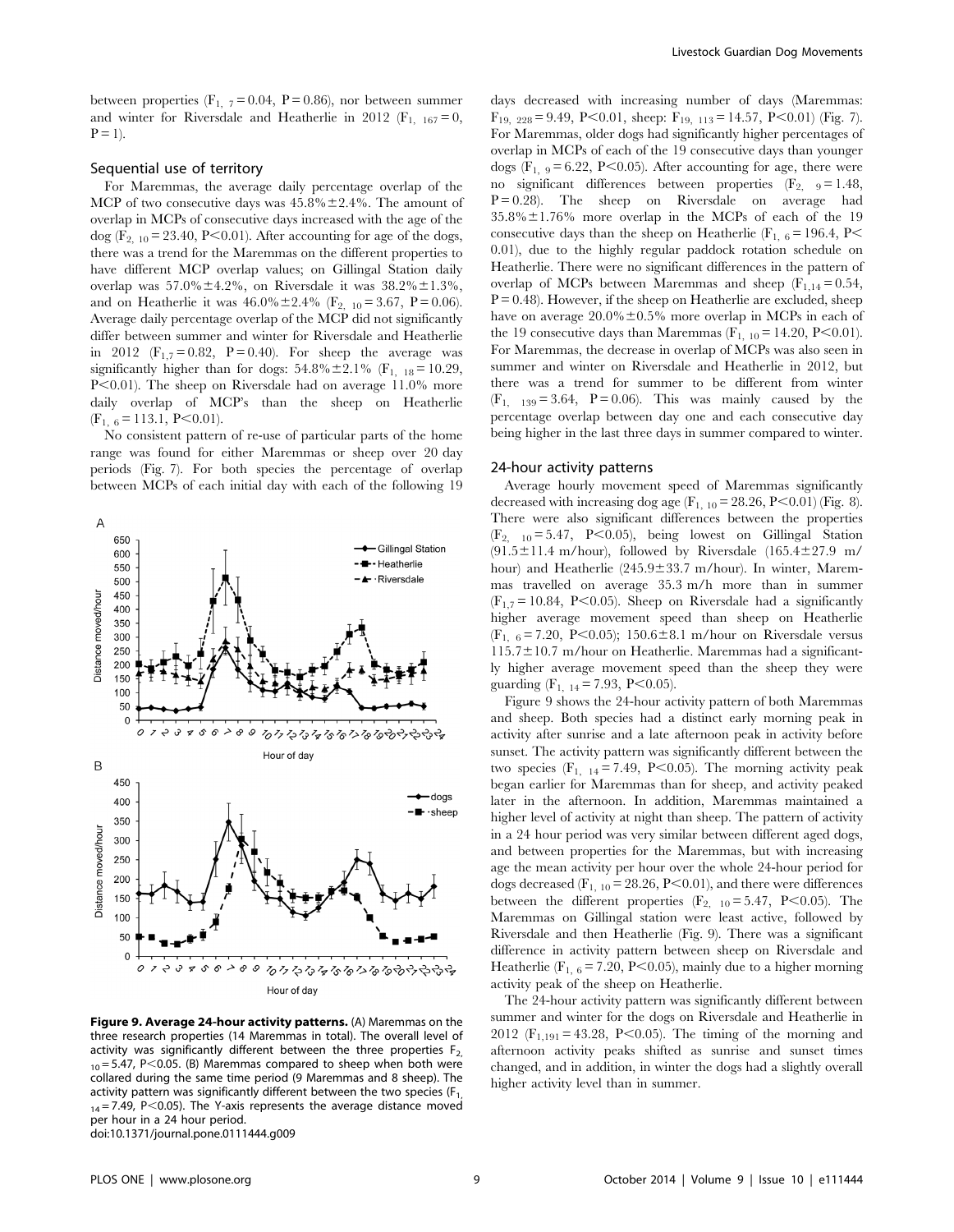# **Discussion**

Unsupervised free-ranging Maremmas spent the majority of their time in livestock areas, apparently choosing to remain in proximity to their livestock most of the time. However, movements away from livestock did occur, mainly at night. These movements were generally characterised by high-speed travel on relatively straight paths. These high-speed movements were related to the finding that movements become faster towards the edge of the range boundary, because the Maremmas' ranges encompassed the livestock areas, and therefore leaving the livestock paddocks entailed moving towards the range edge. Travel between livestock paddocks, and between livestock paddocks and the owners' homestead, accounted for a number of straight high-speed movements. In other cases, fast movements away from livestock could represent responses to predator incursions or perceived predator threats, or simply exploratory behaviour. Alternatively, the movements could be related to patrolling territorial boundaries. No published research has as yet provided clear evidence that LGDs are territorial, and might use territorial exclusion of predators to protect livestock. However, a number of studies have recorded the use of territorial signalling by LGDs, such as scentmarking, regular barking and boundary patrolling [29–33].

Movements of sheep also became faster and less tortuous towards range edges, but less so than for Maremmas. Overall, sheep movements were always more tortuous than dogs'. This probably reflects different motivations for movement between the two species. In the case of the sheep, water was plentiful on both properties, and movements were mainly governed by grazing and resting patterns. In the case of the dogs, food was provided by their owners and water was easily obtained. The movements in the core of their range in livestock areas probably reflect activities such as resting, play and following livestock. Movements towards the edge of their range could be motivated by a number of factors (as explained above).

In pair wise comparisons, Maremmas belonging to the same social group had a relatively high degree of overlap of 50% and 95% isopleth ranges, indicating that any two dogs within the same group share a large portion of their home range. The amount of overlap of the ranges of all members of the same group was lower, especially in the 50% isopleth. This indicates that members of the same social group, while sharing a large part of their home range with the other dogs in the group, do all occupy slightly different areas, especially at the core of their range. Therefore, the group as a whole occupies a larger area than each individual dog on their own, which could potentially increase their effectiveness for livestock protection. The relatively low percentage of overlap between areas used by the same dog on consecutive days points to sequential use of the home range by the Maremmas. In sheep, the amount of overlap between areas used on consecutive days was higher than for dogs, but only slightly. In sheep this behaviour is probably caused by their grazing patterns. Sequential use of the home range would probably optimise foraging for sheep, as the quality of areas recently grazed has declined and new areas offer a better alternative [34]. If the Maremmas consistently move with their sheep, this could explain a large part of the sequential use of the range by the dogs. In addition, for the dogs, traversing a different area of the range each day probably facilitates maintaining a presence throughout the whole range.

The activity patterns of Maremmas show that they are most active in the early morning and late afternoon, and maintain a relatively high level of activity during the night. This activity pattern matches that of the main predators in the areas where the dogs were working [35–38]. Compared to the Maremmas, the

peaks of sheep activity were later in the morning and earlier in the afternoon, and sheep were relatively inactive all during the night. Consistent daily sheep activity patterns have also been documented in other studies [39–41]. Late start of grazing and earlier bedding down seems to be related to season [41], and is probably the result of this study taking place mostly in autumn and winter.

Dog age significantly influenced the general level of activity of the Maremmas, with Maremmas displaying less activity with increasing age. Older dogs moved less per hour, and their movement paths tended to be more tortuous. This decrease in activity likely leads to smaller home ranges, and therefore the decrease in home range size with increasing age of the dog that was observed in this study. This probably means that as a LGD gets older, the size of the area in which it can effectively protect livestock decreases. One way to counter this effect would be to have older LGDs working together with younger dogs. The older LGDs can teach the younger dogs the job [11], and as the younger dogs maintain a higher level of activity and have a larger home range, they still protect the livestock over the larger area that the older LGDs used to occupy.

Other than a higher overall level of activity in winter, and small differences in the patterns of re-use of territory, no differences were found between movements of Maremmas in summer and winter. The higher activity of the Maremmas in winter could be related to the breeding season of wild dogs and foxes, which can lead to an increase in incursions in livestock areas [14]. This would require a higher level of vigilance from the Maremmas, which could lead to higher activity. Other than that, it seems that seasonality has little effect on Maremma movements, other than a slight adjustment to different sunrise/sunset times. This is probably due to two main factors. First, food was provided by their owners, so foraging was not necessary, and water was plentiful on all properties throughout the year. Second, most Maremmas were desexed, and mating and breeding related behaviours did not occur in different seasons.

Proper management of pups, and later of adult dogs, is crucial for LGDs to develop the behaviour which causes them to choose to spend the majority of their time with livestock. Pups need to be thoroughly socialised to the species they need to protect later in life; without proper bonding to livestock as a pup, a mature LGD is unlikely to voluntarily remain with livestock unsupervised for any length of time [2,42,43]. In a free-range system, some movements away from livestock are always likely, no matter how well-bonded the dog is to its stock. However, van Bommel & Johnson [10] found that the management style of LGDs (freeranging vs. restricted in movements, i.e. fence trained or not) did not influence how well LGDs were able to protect their livestock. On large Australian properties where wild dogs or dingoes are the main predator, free-ranging of LGDs is often considered by livestock managers to be the most effective management strategy, as LGDs are able to provide each other with backup in case of a predator attack [10,44]. This would not be possible if LGD movements were restricted. Territoriality could explain why LGDs can still be effective in protecting stock even though they do not spend all their time with them. If LGDs set up a territory around the livestock, and predators are deterred by those territorial boundaries, then the LGDs continuous presence with livestock is not required to keep the stock safe. On the contrary, some movement away from stock is actually necessary for the LGDs to patrol and maintain territorial boundaries. More research is needed to investigate if or to what extend LGDs work through territorial exclusion of predators.

When producers are faced with the management decision of whether to have their LGDs free-ranging or to restrict their movements, the potential size of the range that the LGDs will use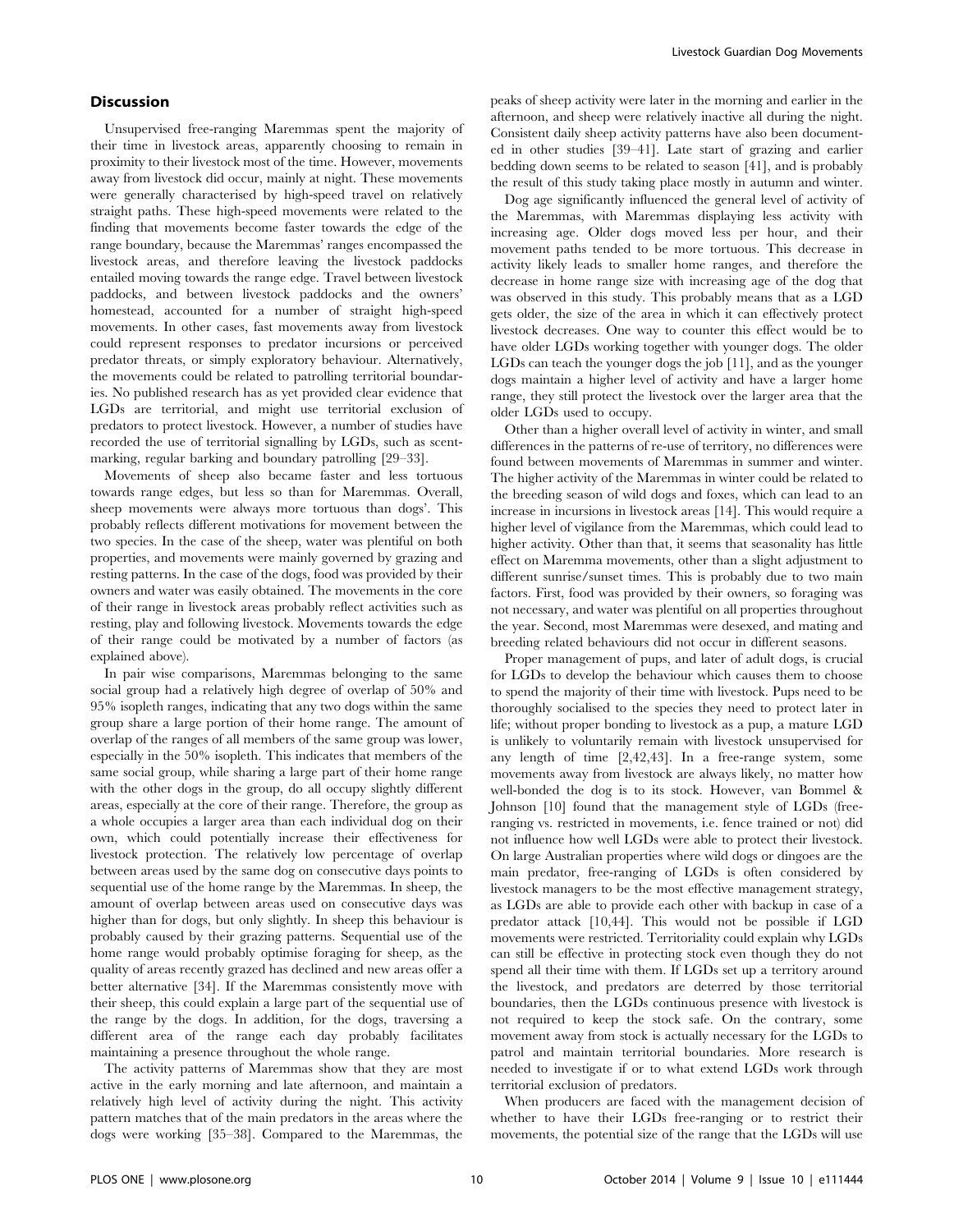should be taken into consideration, and compared to the size of the property that the dog is meant to work on. We found that 95% kernel isopleth ranges of LGDs measured up to 1161 ha. The size of the range is likely influenced by many variables, and will sometimes be smaller, but sometimes also larger. One factor that is potentially important in determining the size of the dogs' range is the combined size of the ranges of the different groups of livestock they are guarding. However, regardless of the size of the area that the livestock use, LGDs are likely to have a larger range than the stock. In this study the boundaries of the Maremmas' ranges extended up to 2 km beyond the boundaries of the ranges of the stock, and in the case of the Maremmas on Riversdale, the dogs even chose to include the sheep on a neighbouring property in their range. These factors should all be taken into consideration when deciding if a LGD can operate in a free-range system. If a property is smaller than the potential size of the range of the dogs, free-ranging might not be the best management decision, and the choice can be made for example to fence train the LGD, or to upgrade boundary fences to prevent the dog leaving the property. Roaming by dogs outside their property boundaries could lead to

# References

- 1. Coppinger L, Coppinger R (2007) Dogs for Herding and Guarding Livestock. In: Granding T, editor. Livestock handling and transport. 3rd ed. Oxford, England: CABI International. pp. 199–213.
- 2. Coppinger R, Coppinger L (2001) Dogs: A New Understanding of Canine Origin, Behaviour and Evolution. New York: University of Chicago Press.
- 3. Coppinger R, Lorenz J, Coppinger L (1983) Introducing Livestock Guarding Dogs to Sheep and Goat Producers. In: Decker DJ, editor. Proceedings of the 1st Eastern Wildlife Damage Control Conference. Ithaca, New York: Cornell University, Ithaca, NY. pp. 129–132.
- 4. Rigg R (2001) Livestock guarding dogs: their current use world wide. IUCN/ SSC Canid Specialist Group.
- 5. Rigg R, Findo S, Wechselberger M, Gorman ML, Sillero-Zubiri C, et al. (2011) Mitigating carnivore–livestock conflict in Europe: lessons from Slovakia. Oryx 45: 272–280.
- 6. Gehring T, VerCauteren K, Provost M, Cellar A (2010) Utility of livestockprotection dogs for deterring wildlife from cattle farms. Wildlife Research 37: 715–721.
- 7. Hansen I, Staaland T, Ringsø A (2002) Patrolling with Livestock Guard Dogs: A Potential Method to Reduce Predation on Sheep. Acta Agriculturae Scandinavica, Section A – Animal Sciences 52: 43–48.
- 8. Marker LL, Dickman AJ, Macdonald DW (2005) Perceived Effectiveness of Livestock-Guarding Dogs Placed on Namibian Farms. Rangeland Ecology & Management 58: 329–336.
- 9. Otstavel T, Vuoric K, Simsd D, Valrosa A, Vainioe O, et al. (2009) The first experience of livestock guarding dogs preventing large carnivore damages in Finland. Estonian Journal of Ecology 58: 216–224.
- 10. van Bommel L, Johnson CN (2012) Good dog! Using livestock guardian dogs to protect livestock from predators in Australia's extensive grazing systems. Wildlife Research 39: 220–229.
- 11. van Bommel L (2010) Guardian Dogs: Best Practice Manual for the use of Livestock Guardian Dogs. Invasive Animals CRC, Canberra.
- 12. Gehring TM, VerCauteren KC, Cellar AC (2011) Good fences make good neighbors: implementation of electric fencing for establishing effective livestockprotection dogs. Human-Wildlife Interactions 5: 106–111.
- 13. Gingold G, Yom Tov Y, Kronfeld Schor N, Geffen E (2009) Effect of guard dogs on the behavior and reproduction of gazelles in cattle enclosures on the Golan Heights. Animal Conservation 12: 155–162.
- 14. Fleming PJS, Korn TJ (1989) Predation of Livestock by Wild Dogs in Eastern New South Wales. Australian Rangeland Journal 11: 61–66.
- 15. van Bommel L, Johnson CN (2014) Movements of free-ranging Maremma sheepdogs. Data from: Where do livestock guardian dogs go? Movement patterns of free-ranging Maremma sheepdogs. Movebank Data Repository (movebank.org). DOI 10.5441/001/1.pv048q7v.
- 16. Recio MR, Mathieu R, Denys P, Sirguey P, Seddon PJ (2011) Lightweight GPStags, one giant leap for wildlife tracking? An assessment approach. PLoS One 6: e28225.
- 17. Worton BJ (1989) Kernel Methods for Estimating the Utilization Distribution in Home-Range Studies. Ecology 70: 164–168.
- 18. De Solla S, Bonduriansky R, Brooks R (1999) Eliminating autocorrelation reduces biological relevance of home range estimates. Journal of Animal Ecology 68: 221–234.
- 19. Fieberg J (2007) Kernel Density Estimators of Home Range: Smoothing and the Autocorrelation Red Herring. Ecology 88: 1059–1066.

problems such as traffic accidents, concerned neighbours, or conflicts with local councils, as in most Australian states dogs are required by law to be contained within their owners' property if not accompanied by a human. However, if the property can accommodate the range that the LDGs will use, free-ranging can be an effective management system, allowing the LGDs to maintain a presence, and deter predators, throughout and around the livestock areas.

#### Acknowledgments

We thank the owners of Gillingal Station, Riversdale and Heatherlie for generously allowing us to use their Maremmas and livestock in this research, and for allowing free access to their properties. We also thank Bob Forester and Dale Richardson for help with the analysis of the data.

### Author Contributions

Conceived and designed the experiments: LVB CNJ. Performed the experiments: LVB. Analyzed the data: LVB. Contributed reagents/ materials/analysis tools: LVB CNJ. Wrote the paper: LVB CNJ.

- 20. Reynolds TD, Laundre JW (1990) Time Intervals for Estimating Pronghorn and Coyote Home Ranges and Daily Movements. Journal of Wildlife Management 54: 316–322.
- 21. Berger K, Gese E (2007) Does interference competition with wolves limit the distribution and abundance of coyotes? Journal of Animal Ecology 76: 1075– 1085.
- 22. Kie J, Matthiopoulos J, Fieberg J, Powell R, Cagnacci F, et al. (2010) The homerange concept: are traditional estimators still relevant with modern telemetry technology? Philosophical Transactions of the Royal Society B: Biological Sciences 365: 2221–2231.
- 23. Jacques C, Jenks J, Klaver R (2009) Seasonal movements and home-range use by female pronghorns in sagebrush-steppe communities of western South Dakota. Journal of Mammalogy 90: 433–441.
- 24. Turchin P (1998) Quantitative analysis of movement: measuring and modeling population redistribution of animals and plants: Sinauer Associates, Sunderland, Massachusetts, USA.
- 25. Demma DJ, Mech LD (2009) Wolf use of summer territory in northeastern Minnesota. The Journal of Wildlife Management 73: 380–384.
- 26. White GC, Garrott RA (1990) Analysis of wildlife radio-tracking data: Academic press.
- 27. ESRI (2011) ArcGIS Desktop: Release 10. Redlands, CA: Environmental Systems Research Institute.
- 28. R Development Core Team (2008) R: A language and environment for statistical computing. R Foundation for Statistical Computing, Vienna, Austria. Available:<http://www.R-project.org>.
- 29. Linhart SB, Sterner RT, Carrigan TC, Henne DR (1979) Komondor Guard Dogs Reduce Sheep Losses to Coyotes: A Preliminary Evaluation. Journal of Range Management 32: 238–241.
- 30. Black HL, Green JS (1985) Navajo Use of Mixed-breed Dogs for Management of Predators. Journal of Range Management 38: 11–15.
- 31. Hansen I, Smith ME (1999) Livestock-guarding dogs in Norway Part II: Different working regimes. Journal of Range Management 52: 312–316.
- 32. Green JS, Woodruff RA (1983) The Use of Three Breeds of Dog to Protect Rangeland Sheep from Predators. Applied Animal Ethology 11: 141–161.
- 33. McGrew JC, Blakesley CS (1982) How Komondor Dogs Reduce Sheep Losses to Coyotes. Journal of Range Management 35: 693–696.
- 34. Bailey DW, Gross JE, Laca EA, Rittenhouse LR, Coughenour MB, et al. (2006) Mechanisms that result in large herbivore grazing distribution patterns. Journal of Range Management Archives 49: 386–400.
- 35. Brook LA, Johnson CN, Ritchie EG (2012) Effects of predator control on behaviour of an apex predator and indirect consequences for mesopredator suppression. Journal of applied ecology 49: 1278–1286.
- 36. Thomson PC (1992) The Behavioural Ecology of Dingoes in North-western Australia. II. Activity Patterns, Breeding Season and Pup Rearing. Wildlife Research 19: 519–530.
- 37. Ables ED (1969) Activity studies of red foxes in southern Wisconsin. The Journal of Wildlife Management: 145–153.
- 38. Phillips M, Catling P (1991) Home range and activity patterns of red foxes in Nadgee Nature Reserve. Wildlife Research 18: 677–686.
- 39. Warren JT, Mysterud I (1991) Summer habitat use and activity patterns of domestic sheep on coniferous forest range in southern Norway. Journal of Range Management 44: 2–6.
- 40. Squires V (1974) Grazing distribution and activity patterns of Merino sheep on a saltbush community in south-east Australia. Applied Animal Ethology 1: 17–30.